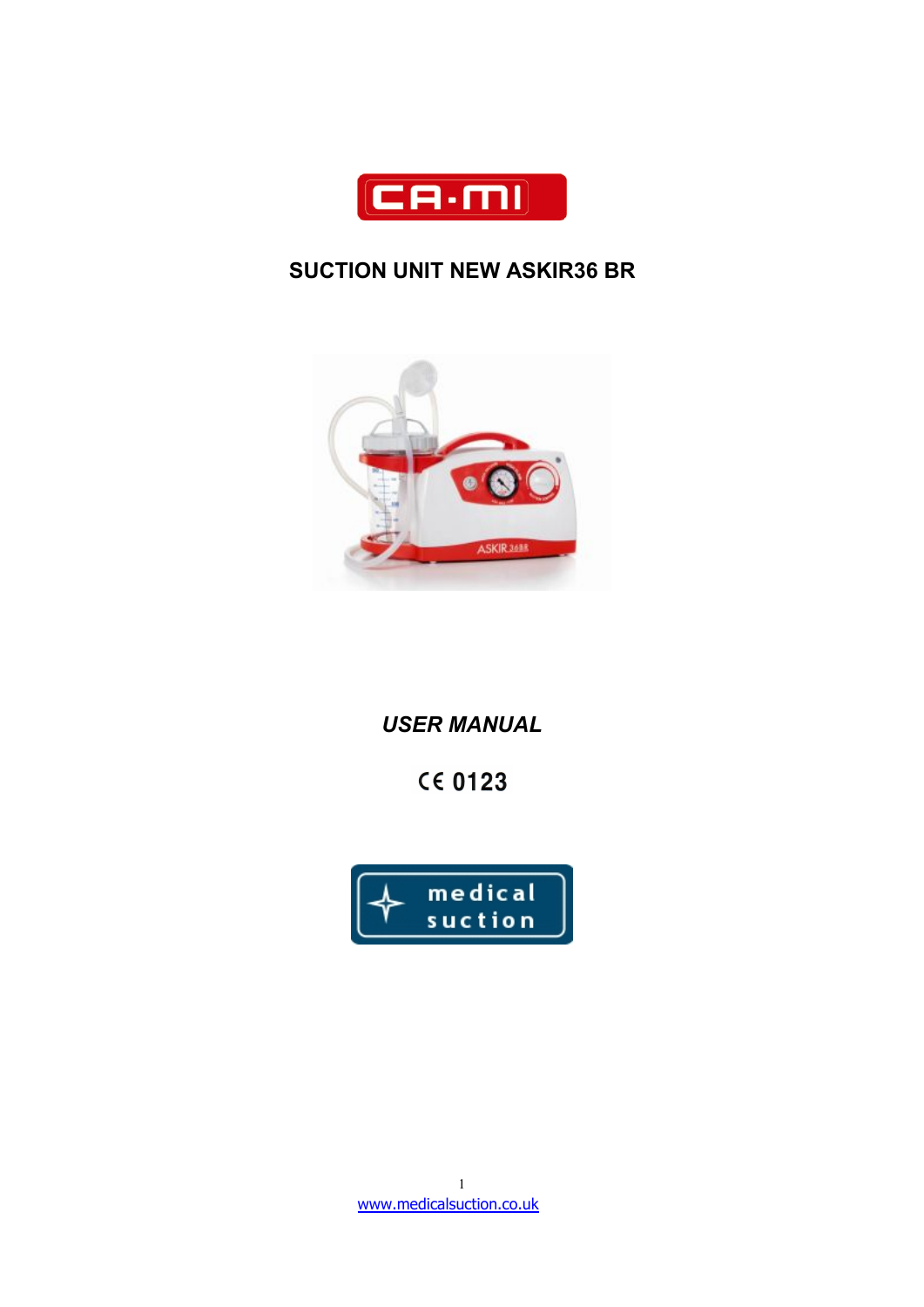ASKIR 36BR is a surgical aspirator with the following electrical features : 14V 4A with AC/DC adapter mod. UE60-140429SPA3 of FUHUA (input: 100-240V**~ -** 50/60Hz - 100VA) or Internally powered equipment (Pb Battery 12V 4A) or with cigarette lighter adapter (12V 4A). ASKIR 36BR is a desk-type electric suction unit for the aspiration of body liquids, oral, nasal and tracheal aspiration in adults or children. The appliance is designed for easy transport and almost continuous use.

The unit is operated by means of an electronic power management system, also monitoring the internal battery operation and status. Provided with acoustic alarm and LED system indicating low battery level and battery charge status. The unit is equipped with suction regulator on the front panel and polycarbonate autoclavable jar complete with overflow valve. Thanks to these characteristics and to its functions, this device is particularly suitable for different applications: utilization in hospital wards, for tracheotomy, for suction of body liquids and for minor surgery.

#### **GENERAL WARNING**

**READ INSTRUCTION MANUAL CAREFULLY BEFORE USE**

**ONLY HIGHLY QUALIFIED STAFF USE RESERVED**

# **THE INSTRUMENT MUST NOT BE DISASSEMBLED. FOR A TECHNICAL SERVICE ALWAYS CONTACT CA-MI**

#### **IMPORTANT SAFETY RULES**

Check the condition ofthe unit before each use. The surface of the unit should carefully inspected for visual damage. Check the mains cable and **do not connect to power** if damage is apparent**;**

2. Before connecting the appliance always check that the electric data indicated on the data labeland the type of plug used, correspond to those of the mains electricity to witch it's to be connected;

3. Respect the safety regulations indicated for electrical appliances and particularly:

Use original components and accessories provided by the manufacturer to guarantee the highest efficiency and safety of the device; The device can be used only with the bacteriological filter;

Never immerge the appliance into water;

Do not place or store the aspirator in places where it may fall or be pulled into the bathtub or washbasin. In the event it is accidentally dropped, do not attempt to remove the device from the water whilst the plug is still connected: disconnect the mains switch, remove the plug from the power supply and contact the CA-MI technical service department. Do not attempt to make the device work before it has been thoroughly checked by qualified personnel and/or the CA-MI technical service department.

Position the device on stable and flat surfaces in a way that the air inlets on the back aren't obstructed;

To avoid incidents, do not place the aspirator on unstable surfaces, which may cause it to accidentally fall and lead to a malfunction and/or breakage. Should there be signs of damage to the plastic parts, which may expose inner parts of the energised device, **do not connect the plug to the electricalsocket.** Do not attempt to make the device work before it has been thoroughly checked by qualified personnel and/or the CA-MI technical service department.

Don't use in the presence of inflammable substances such as anaesthetic, oxygen or nitrous oxide;

Don't touch the device with wet hands and always prevent the appliance coming into contact with liquids;

Don't leave the appliance connected to the power supply socket when not in use;

Don't pull the power supply cable to disconnect the plug remove the plug from the mains socket correctly;

Store and use the device in places protected against the weather and far from any sources of heat. After each use, it is

recommended to store the device in its own box away from dust and sunlight.

Don't use the device thoracic drainage.

In general, it is inadvisable to use single or multiple adapters and/or extensions. Should their use be necessary, you must use ones that are in compliance with safety regulations, however, taking care not to exceed the maximum power supply tolerated, which is indicated on the adapters and extensions.

4. For repairs, exclusively contact technical service and request the use of original spare parts. Failure to comply with the above can jeopardise the safety of the device;

5. **Use only for the purpose intended.** Don't use for anything other than the use defined by the manufacturer. The manufacturer will not be responsible for damage due to improperuse or connection to an electrical system not complying with current regulation.

6. The medical device requires special precautions regarding electromagnetic compatibility and must be installed and used in accordance with the information provided with the accompanying documents: the ASKIR 36BR devicemust be installed and used away from mobile and portable RF communication devices (mobile phones, transceivers, etc.) that may interference with the said device. 7. Instrument and accessory discharging must be done according to current regulations in the country of use.

8. **WARNING**: Do not change this equipment without the permission of the manufacturer CA-MI Srl. None of electric or mechanical parts have been designed to be repaired by customers or end-users. Don't open the device, do not mishandle the electric / mechanical parts. Always contact technical assistance

9. Using the device in environmental conditions different than those indicated in this manualmay harm seriously the safety and the technical characteristics of the same.

10. The medical device is in contact with the patient by means of a disposable probe (not supplied with the device). Suction tubes for insertion in the human body purchased separately from the machine should comply with ISO 10993-1 standards on material biocompatibility.

11. The product and its parts are biocompatible in accordance with the requirements of regulation EN 60601-1.

12. Operation of the device is very simple and therefore no further explanations are required other than those indicated in the following user manual.

13. The lead battery integrated in the device is not to be considered as an ordinary domestic waste. Such a component must disposed of in a specific collection centre in order to be recycled.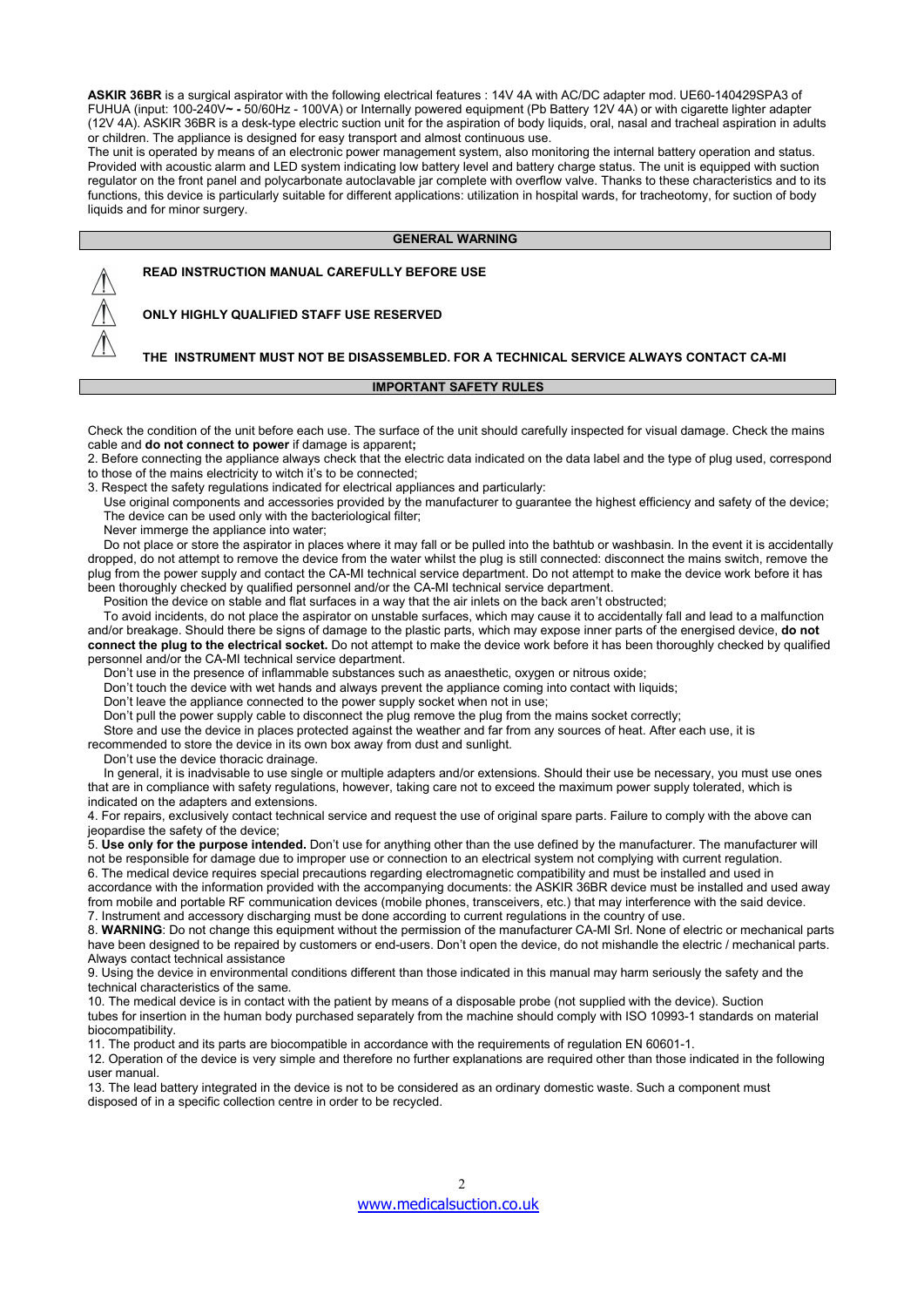

The manufactured cannot be held liable for accidental or indirect damages should the device be modified, repaired **without authorization or should any of its component be damaged due to accident or misuse.** Any minimal modification / repair on the device voids the warranty and does not guarantee the compliance with the **technical requirements provided by the MDD 93/42/EEC (and subsequent changes) and its normatives.**



#### **IMPORTANT INFORMATION FOR CORRECT DISPOSAL OF THE PRODUCT IN ACCORDANCE WITH EC DIRECTIVE 2002/96/EC:**

In respect of art. 13 Decreto Legislativo 25 Luglio 2005, n.151 "Actuation of European directives 2002/95/EC, 2002/96/EC and 2003/108/EC, for reduction in use of dangerous substances in the electric and electronic device and for garbage disposal"<br>The symbol as over applied on the device or its packaging means that at the end of its useful life t with domestic waste. At the end of device useful, the user will must deliver it to the able collecting centres for electric and electronic garbage, or give back to the retailer in the moment of equivalent new device purchasing, one against one. Disposing of the product separately prevents possible negative consequences for the environment and for health, deriving from inadequate disposal. It also allows the recovery of materials of witch it's made up in order to obtain an important saving of energy and resources and to avoid negative effects to the ambient and health. In case of abusive disposal of device by user, will be applied administrative endorsements in compliance with current standard.



#### **DISPOSAL OF WASTE BATTERIES - (Directive 2006/66/EC)**

This symbol on the battery or on the packaging indicates that the battery provided with this product shall not be treated as household waste. By ensuring these batteries are disposed of correctly, you will help prevent potentially negative consequences for the environment and human health which could otherwise be caused by inappropriate waste handling of the battery. The recycling ofthe materials will help to conserve natural resources.

At the end of their life hand the batteries over to the applicable collection points for the recycling ofwaste batteries. For more detailed information about recycling of this product or battery, please contact your local Civic Office, your household waste disposal service or the shop where you purchased the product.

# **TECHNICAL CHARACTERISTICS**

| Model                                                                       | <b>ASKIR 36BR</b>                                                |
|-----------------------------------------------------------------------------|------------------------------------------------------------------|
| Typology (MDD 93/42/EEC)                                                    | Class IIa Medical device                                         |
| UNI EN ISO 10079-1 Classification                                           | <b>HIGH VACUUM / HIGH FLOW</b>                                   |
| Power Feeding                                                               | 14V 4A with AC/DC adapter mod. UE60-140429SPA3 of FUHUA (input:  |
|                                                                             | 100-240V~ - 50/60Hz - 100VA) or Internally powered equipment (Pb |
|                                                                             | Battery 12V 4A) or with cigarette lighter adapter (12V 4A)       |
| <b>Current Consumption</b>                                                  | 4.0A                                                             |
| Maximum Suction Pressure (without jar)                                      | $-80kPa (-0.80 bar)$                                             |
| Minimum Suction Pressure (without jar)                                      | Less -40kPa (-0.40 bar)                                          |
| Maximum Suction Flow (without jar)                                          | $36$   /min                                                      |
| Weight                                                                      | 4.39 Kg                                                          |
| Insulation Class (when used with the AC/DC adapter<br>mod. UE60-140429SPA3) | Class I                                                          |
| Insulation Class (when used with an Internal battery)                       | Internally Powered Equipment                                     |
| Insulation Class (when used with a car cigarette lighter                    | Class II                                                         |
| cable)                                                                      |                                                                  |
| <b>Size</b>                                                                 | 350 x 210 x 180 mm                                               |
| <b>Battery Holding Time</b>                                                 | 60 minutes                                                       |
| <b>Battery Time Charge</b>                                                  | 240 minutes                                                      |
| Accuracy of Vacuum Indicator                                                | ± 5%                                                             |
| <b>Working Condition</b>                                                    | Room temperature: $5 \div 35$ °C                                 |
|                                                                             | Room humidity percentage: $10 \div 93$ % RH                      |
|                                                                             | Atmospheric pressure: 800 ÷ 1060 hPa                             |
| Conservation condition and Transport                                        | Room temperature: - 25 ÷70 °C                                    |
|                                                                             | Room humidity percentage: 0 ÷ 93% RH                             |
|                                                                             | Atmospheric pressure: 500 ÷ 1060 hPa                             |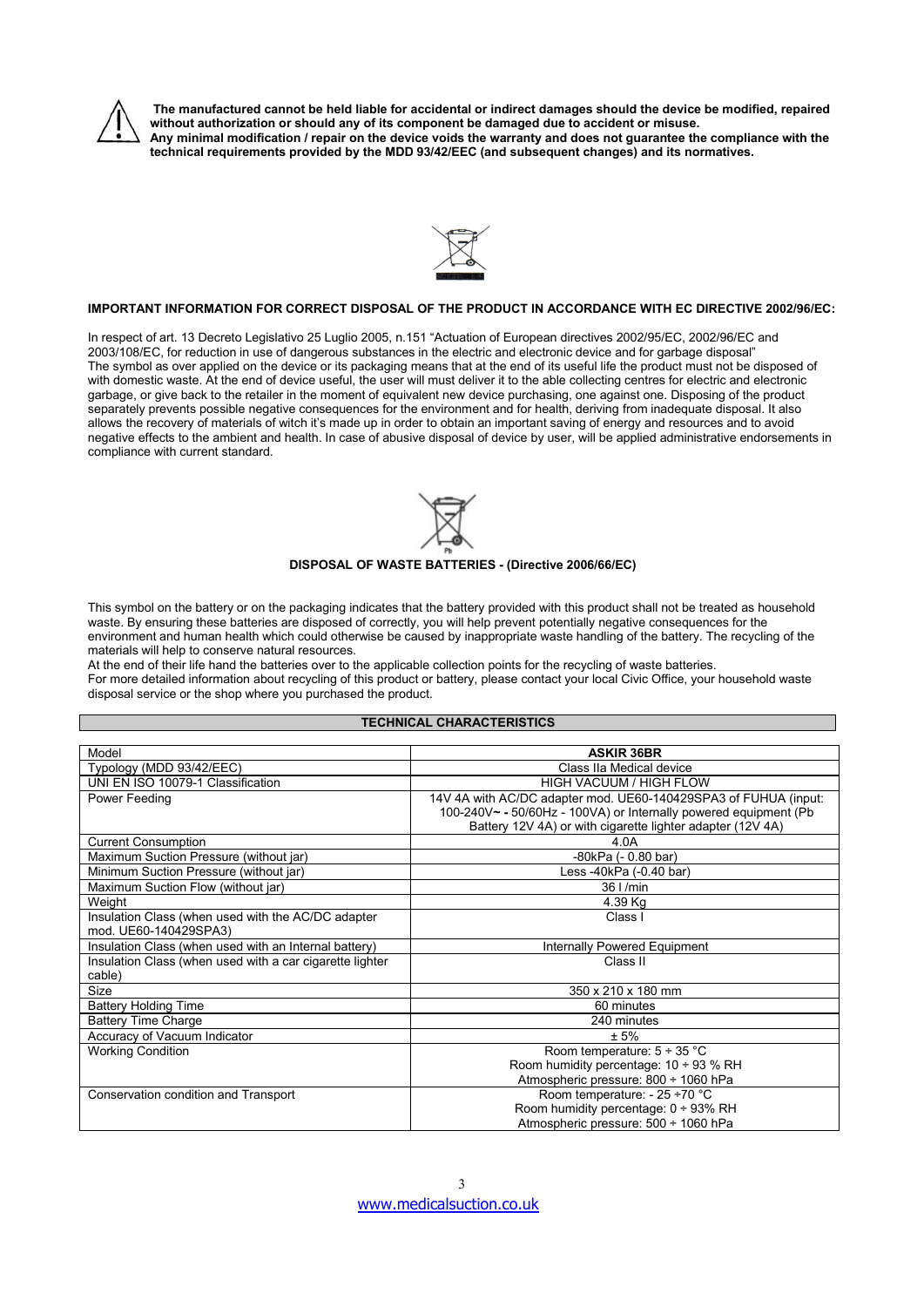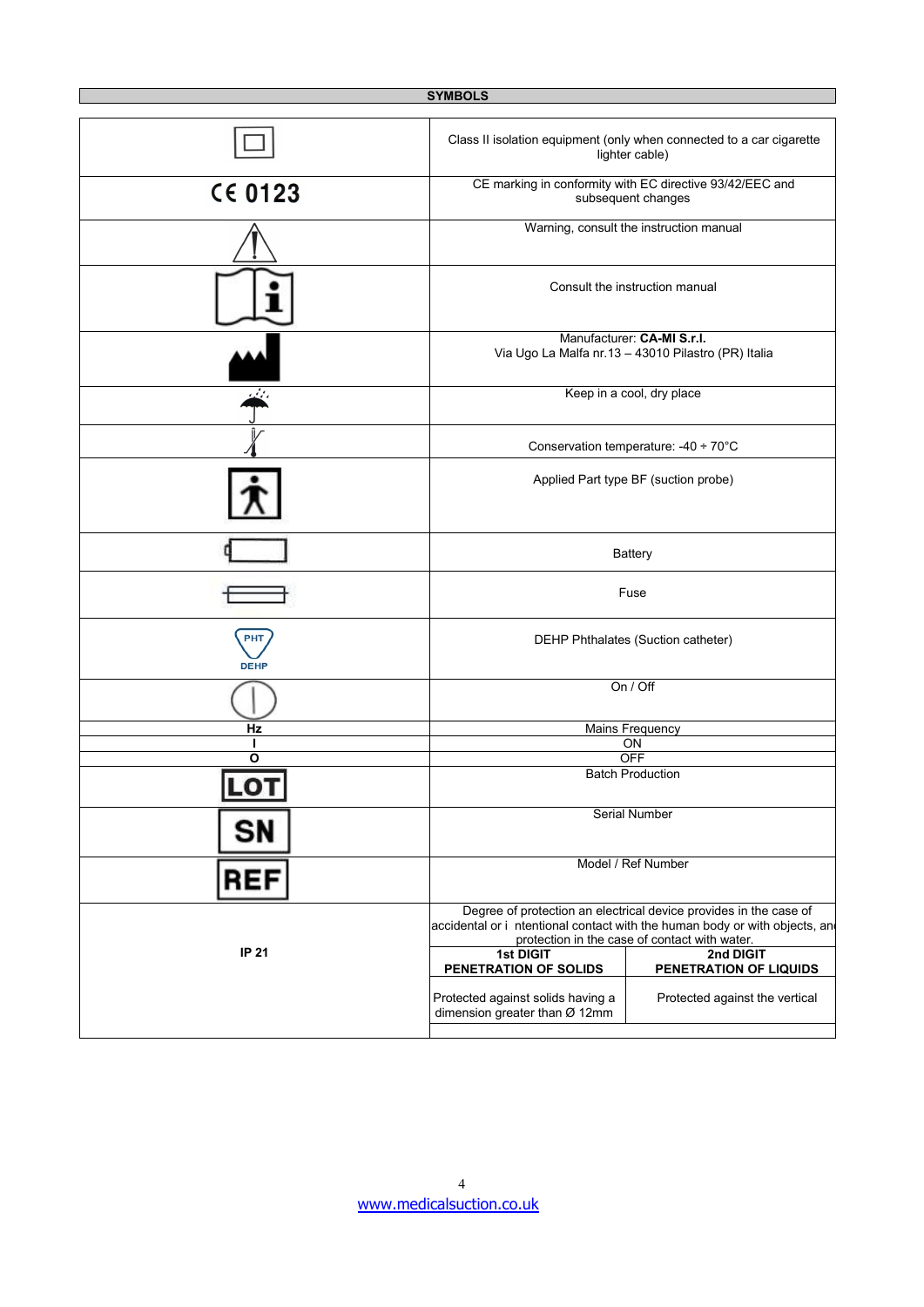Use a soft dry cloth with not – abrasive and not – solvent detergents. To clean the device external parts always use a cotton cloth dampened with detergent. Don't use abrasive or solvent detergents.



# **PARTICULAR CARE SHOULD BE TAKEN TO ENSURE THAT THE INTERNAL PARTS OF THE EQUIPMENT DO NOT GET IN TOUCH WITH LIQUIDS. NEVER CLEAN THE EQUIPMENT WITH WATER.**

During all clearing operations use protection gloves and apron (if need be, also wear a face mask and glasses) to avoid getting in contact with contaminating substances (after each utilization cycle of the machine).

#### **ACCESSORIES SUPPLIED**

| <b>DESCRIPTION</b>             |
|--------------------------------|
| COMPLETE ASPIRATION JAR 1000cc |
| CONICAL FITTING                |
| TUBES SET 6 mm x 10 mm         |
| <b>ASPIRATION PROBE CH20</b>   |
| ANTIBACTERIAL FILTER           |

**Antibacterial Filter:** The filter is produced with (PTFE) hydrophobic material to prevent fluids entering the pneumatic circuit. It should be changed immediately if it becomes wet or if there is any sign of contamination or discolouration. If should also be changed if the unit is used with a patient whose risk of contamination isunknown. **Don't use the suction unit without the protection filter**. If the suction unit is used in an emergency or in a patient where the risk of contamination is not know the filter must be changed after each use. Available under request with different versions with complete jar 2000cc.

**Suction catheter**: Single-use device to be used on a single patient. Do not wash or re-sterilize after use. Reuse may cause cross-infections. Don't use after lapse of the sell-by date

#### WARNING: Suction tubes for insertion in the human body purchased separately from the machine should comply with ISO **10993-1 standards on material biocompatibility.**

**WARNING**: The medical device is provided without a specific suction probe. If this device must be used with a specific suction probe, the end user is responsible for making sure it complies with the EN 10079-1 regulation.

**Aspiration jar**: The mechanical resistance of the component is guaranteed up to 30 cycles of cleaning and sterilization. Beyond this limit, the physical-chemical characteristics of the plastic material may show signs of decay.Therefore, we recommend that you to change it.

**Silicone tubes:** the number of cycles of sterilization and/or cleaning is strictly linked to the employment of the said tube. Therefore, after each cleaning cycle, it is up to the final user to verify whether the tube issuitable for reuse. The component must be replaced if there are visible signs of decay of the material constituting the said component.

**Conical fitting**: the number of cycles of sterilization and the number of cleaning cycles is strictly linked to the employment of the said component. Therefore, after each cleaning cycle, it is up to the final userto verify whether the fitting is suitable for reuse. The component must be replaced if there are visible signs of decay in the material constituting the said component.

**Service life of the device:** More than 1000 hours of operation (or 3 years) in accordance with the standard conditions of testing and operation. Shelf life: maximum 5 years from the date of manufacture.

#### **CLEANING OF ACCESSORIES**

Before using the device, the manufacturer advises you to clean and/or sterilize the accessories.

- Washing and / or cleaning the autoclavable jar as to be carried out as follows:
- Wear protection gloves and apron (glasses and face mask if necessary) to avoid contact with contaminating substances;
- Disconnect the tank from the device and remove the said container from the support of the device.
- **•** Separate all the parts of the cover (overflow device, washer).
- Disconnect all tubes from the jar and the protection filter
- Wash each part of the container from secretions under cold running water and then clean every single part in hot water (temperature not exceeding 60°C)
- Once again, carefully wash each single part using, if necessary, a non-abrasive brush to remove any deposits. Rinse with hot running water and dry all parts with a soft cloth (non-abrasive). It is possible to wash with commercial disinfectants by carefully following the instructions and dilution values supplied by the manufacturer. After cleaning, leave the parts to dry in an open, clean environment.
- Dispose of the aspiration catheter according to that provided by local laws and regulations.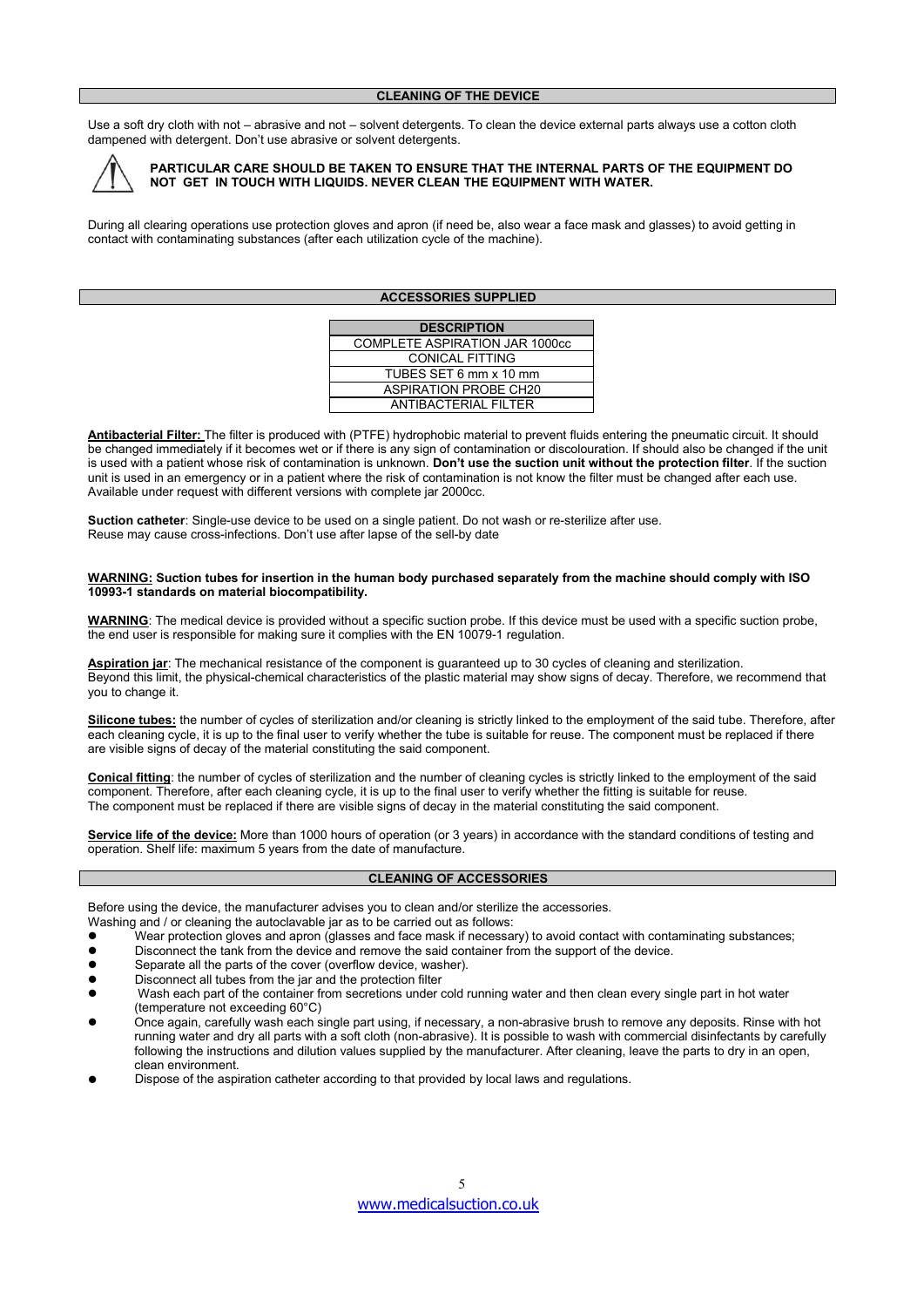The silicone aspiration tubes and the conical fitting may be carefully washed in hot water (temperature must not exceed 60°C). After cleaning, leave the parts to dry in an open, clean environment.

When cleaning is complete, reassemble the container for liquid aspirations according to the following procedure:

- Place the overflow valve into its seat in the cover (under VACUUM connector)
- Insert floating valve keeping the o-ring towards the opening of the cage
- Place the o-ring into its seat around the cover
- After completing assembling operations always make sue that cover seals perfectly to avoid vacuum leakages or liquid exit

After disposing of disposable parts and disassembling the jar wash in running cold water and rinse thoroughly.soak in warm water (temperature shall not exceed 60°C). Wash thoroughly and if necessary use a non-abrasive brush to remove incrustations. Rinse in running warm water and dry all parts with a soft cloth (non-abrasive).

The jar and the cover can be autoclaved by placing the parts into the autoclave and running one sterilization stem cycle at 121°C (1 bar relative pressure – 15 min) making sure that the jar is positioned upsidedown. Mechanical resistance of the jar is guaranteed up to 30 cycles of sterilization and cleaning at the indicated conditions (EN ISO 10079-1). Beyond this limit the physical-mechanical characteristics of the plastic may decrease and replacement of the part is therefore recommended. After sterilization and cooling at environment temperature of the parts make sure that these are not damaged. The aspiration tubes can be sterilized on autoclave using a sterilization cycle at 121°C (1 bar relative pressure – 15 min).

The conical connector can be sterilized on autoclave using a sterilization cycle at 121°C (1 bar relative pressure – 15 min).



**DO NOT WASH, STERILIZE OR PUT IN AUTOCLAVE THE ANTIBACTERIAL FILTER**

# **MAINTENANCE**

The **ASKIR 36BR** suction equipment does not need maintenance or lubrication. It is, however to inspect the unit before each use. With regard to training, given the information contained in the user manual and since it is easy to understand the said device, it doesn't appear to be necessary. Unpack the instrument and **always check** integrity of plastic parts and AC/DC switching adapter , feeding cable, they might have been damaged during previous use. Connect cable to electrical network and turn switch on. Close the aspirator outlet with your finger and with suction regulator in maximum vacuum position check that the vacuum indicators reaches - 80kPa (-0.80) bar) minimum (internal battery). Rotate the knob from right to left and check the aspiration regulating control. The vacuum indicator should go down – 25kPa (-0.25 bar). Verify that loud noises are not present, these can indicate wrong functioning. The device is protected by a safety fuse (**F 10A L 250V**) situated in the cigarette lighter cable. When replacing, always check the type and value as indicated. Internally, the device is protected (see electrical specifications) by two fuses

(**T 15A L 125V**) that cannot be reached from the outside. Therefore, contact the manufacturer to request the assistance of an authorized and qualified technician when they need to be replaced. If it's replaced make sure that its replacement is always the same type and value, as indicated. The device is made up of a lead battery which cannot be accessed by outside. In order to replace it, consult the technical staff authorised by the manufacturer.

| <b>Fault type</b>                                                          | Cause                                                                                                                                                                                     | <b>Solution</b>                                                                                                                                                                                                                                                                                                                                           |
|----------------------------------------------------------------------------|-------------------------------------------------------------------------------------------------------------------------------------------------------------------------------------------|-----------------------------------------------------------------------------------------------------------------------------------------------------------------------------------------------------------------------------------------------------------------------------------------------------------------------------------------------------------|
| 1. Red light on                                                            | Battery run down                                                                                                                                                                          | Hook up the power cord to the electricity mains,<br>positioning the equipment power switch on 0.                                                                                                                                                                                                                                                          |
| 2. No light                                                                | Defective AC/DC adapter or technical<br>internal problem                                                                                                                                  | Contact the technical service                                                                                                                                                                                                                                                                                                                             |
| 3. No aspiration                                                           | Jar Cap badly screwed down                                                                                                                                                                | Unscrewed the cap, then rescrew it correctly                                                                                                                                                                                                                                                                                                              |
| 4. No aspiration                                                           | Lid seal not in its seat                                                                                                                                                                  | Unscrew the cap and insert the seal properly in its seat                                                                                                                                                                                                                                                                                                  |
| 5. The float doesn't close                                                 | If the cap has been washed, ensure that<br>the float is not partially detached                                                                                                            | Insert the float into it's place                                                                                                                                                                                                                                                                                                                          |
| 6. The float doesn't close                                                 | The float it's covered by dirty material                                                                                                                                                  | Unscrewed the cap, leave the and put in on autoclave                                                                                                                                                                                                                                                                                                      |
| 7. Low suction                                                             | Foam inside the jar                                                                                                                                                                       | Fill the jar to 1/3 full of ordinary water                                                                                                                                                                                                                                                                                                                |
| 8. No aspiration due to flow                                               | Filter blocked                                                                                                                                                                            | Replace filter                                                                                                                                                                                                                                                                                                                                            |
| leakage of mucus                                                           |                                                                                                                                                                                           |                                                                                                                                                                                                                                                                                                                                                           |
| 9. The Vacuum power on the<br>patient side is either very low<br>or absent | Vacuum regulator set to minimum<br>Protection filter blocked or damaged<br>Connection tubes blocked, kinked or<br>disconnected<br>Shut-off valve blocked or damaged<br>Pump motor damaged | Turn the vacuum regulator clockwise and check the<br>value of the vacuum on the gauge<br>Replace the filter<br>Replace or reconnect the tubes, check the jar<br>connections<br>Empty the jar, or disconnect the tube from the jar and<br>unblock the shut-off valve. The unit twill only work in<br>the upright position<br>Contact the technical service |
| 10. Noisy                                                                  | Technical internal problem                                                                                                                                                                | Contact the technical service                                                                                                                                                                                                                                                                                                                             |
| Faults 1 - 2 - 3 - 4 - 5 - 6 - 7 -<br>$8 - 9 - 10$                         | None of the remedies has achieved<br>the desired results                                                                                                                                  | Contact the seller or CA-MI After-sales Assistance                                                                                                                                                                                                                                                                                                        |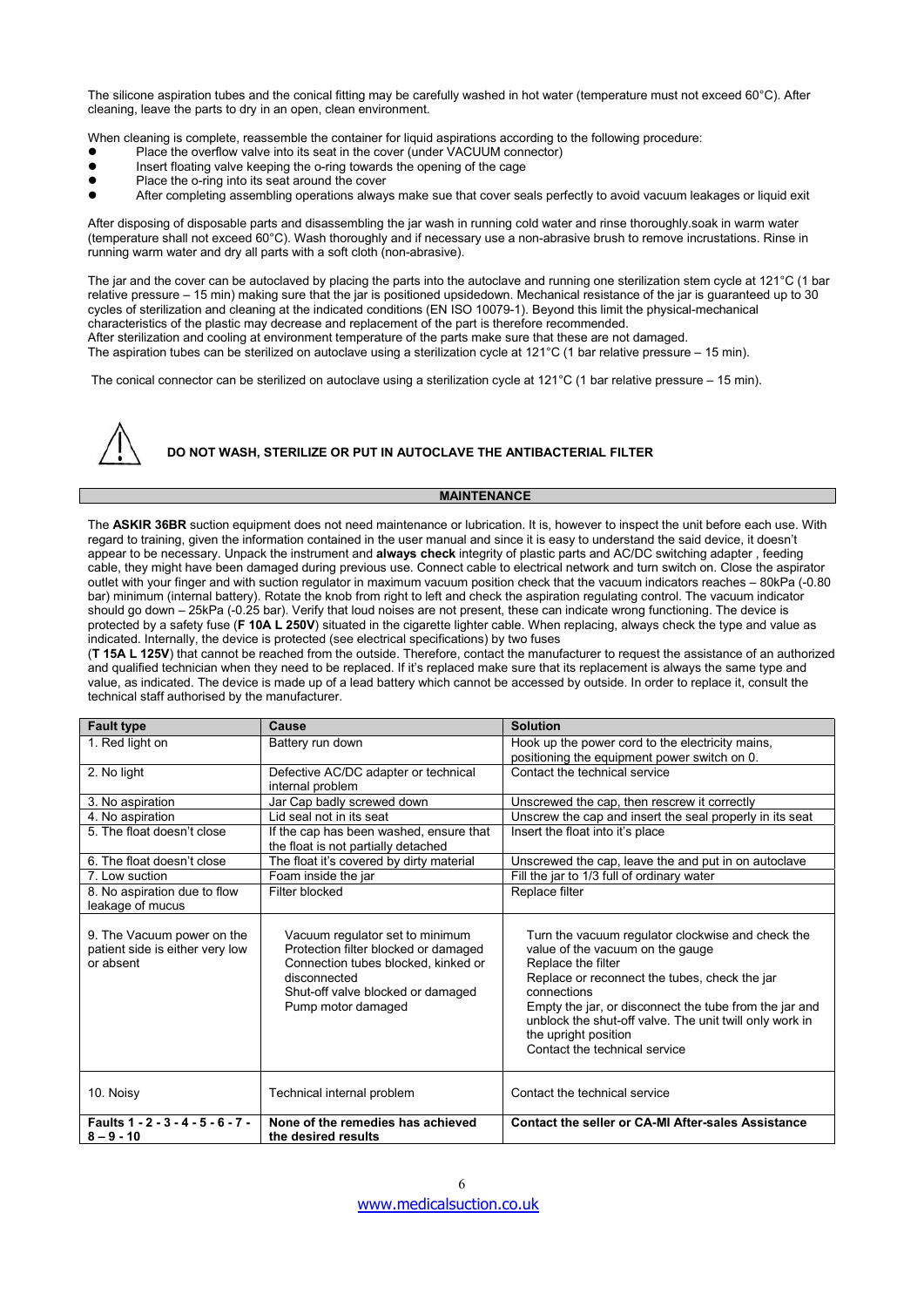The device is made up of a lead battery which cannot be accessed by outside. In order to replace it, consult the technical staff authorised by the manufacturer.



# **USE ONLY THE RECOMMENDED BATTERIES FROM CA-MI. THE USE OF OTHER BATTERIES ARE NOT RECOMMENDED AND INVOLVING THE CANCELLATION OF WARRANTY**

In the event that the service personnel has to replace the internal battery, pay special attention to the polarity of the same component. The + / - polarities are indicated directly on the battery.

If the overfill security system it's activated, don't proceede with the liquid aspiration. If the overfill security system doesn't work there are two cases:

1° case – If the overfillsecurity system doesn't work the aspiration will be stopped by the bacteriological filter who avoid the liquid penetration inside the device.

 $2^\circ$  case – If both the security system doesn't work, there is the possibility that liquid comes inside the device, in this case return the device to CA-MI technical service.

CA-MI Srl will provide upon request electric diagrams, components list, descriptions, setting instructions and any other information that *can help the technical assistance staff for product repair.*



**BEFORE EVERY CHECKING OPERATION, IN CASE OF ANOMALIES OR BAD FUNCTIONING, PLEASE CONTACT CA-MI TECHNICAL SERVICE. CA-MI DOES NOT GIVE GUARANTEE IF INSTRUMENT, AFTER THE TECHNICAL SERVICE CHECKING, APPEARS TO BE TAMPERED.**

# **INSTRUCTIONS**

The device must be checked before each use in order to detect malfunctions and / or damage caused by transport and / or storage. The working position must be such as to allow one to reach the control panel and to have a good view of the empty indicator, the jar and the antibacterial filter.

It is recommended not to keep the device in your hands and / or to avoid prolonged contact with the body of apparatus. **WARNING: For proper use, place the aspirator on a flat, stable surface** in order to have the full volume of use of the jar and better efficiency of the overflow device.

# **Operation using with AC/DC switching adapter**

Place the unit on a flat, horizontal surface.

Connect the short silicon tube**,** with antibacterial filter, to the suction connector. The other tube, with one end connected to the antibacterial filter with the other end to jar's lid connector where has been fixed the red float. When the 90% of the volume of the jaris reached there isthe activation of the security float (the float close the aspiration connector on the jar) to the avoid liquid penetration inside the device.

Connect the long silicon tube to the other jar's lid connector

Connect the other end of the long silicon tube to the probe plastic connector then connect the suction probe to it.

Connect the switching adapter to the device with the appropriate connector and insert the power cable plug to the power socket. To start the treatment press the **I** switch to turn it on

Set the desired vaccum value (Bar / kPa) with the appropriate vacuum regulator. Turning the handle clockwise increase the vacuum value: these values can be read on the "vacuum indicator" instrument.

To suspend and / o r terminate the treatment, press the switch againg and pull the plug out from the power socket.

Unscrew the jar's lid and fill the jar1/3 full or ordinary water (this for an easy cleaning operations and an rapid reaching of the functionally vacuum) then rescrew the lid on the jar correctly.

To extract the accessories and start with cleaning.

#### **Filter assembling**

**Mod: NEW ASKIR 36BR**



[www.medicalsuction.co.uk](http://www.medicalsuction.co.uk)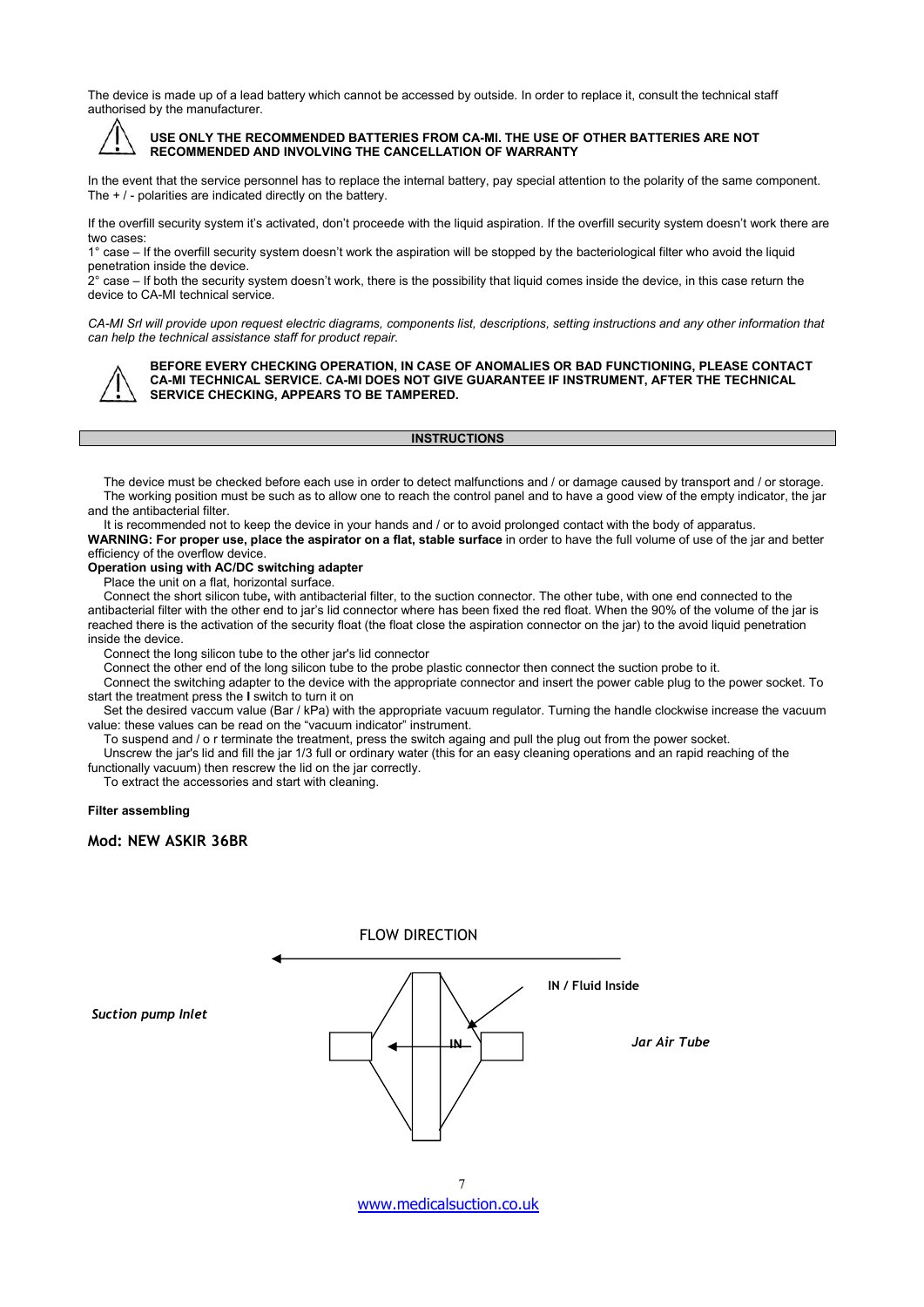Ensure that the FLUID SIDE or IN marker on the filter is on the side facing the collection jar lid and fitted into the "VACUUM". A wrong connection causes immediate destruction in case of contact with sucked liquids.

To avoid the risk of electric shock, this equipment must only be connected to a supply mains with protective earth. If the state of the protective conductor of the installation, to which the medical device in question is connected, appear to be dubious, the use of equipment with a internal battery is recommended.

The power supply cable plug is the element of separation from the electrical mains system: even if the units equipped with a special on / off switch button, the power supply plug must be kept accessible once the device is in use so as to allow a further method of disconnection from the mains supply system.



# **Operation using cigarette lighter DC 12V**

Connect the device's external plug 12V to the ligther plug with the cigarette lighter cable. Check the battery power status of the vehicle before the cigarette lighter cable. Press the switch to start suction Press the switch to the **I** position to turn it on.

#### WARNING: Only use the originally supplied or recommended replacement cigarette ligther cables (view the chapter "Important **Safety Rules")**

**WARNING:** Before using the device, check the battery power status. Before each use proceed with charging the battery. To maintain the device in good conditions, recharge the battery every 3 months (when not in use).

8

**Recharging operations:** to be able to charge the internal battery it is necessary to connect the universal switching adapter (mod. UE 60140429SPA3 of FUHUA) to the electric network for approx. 120 to 150 minutes with the main switch to position 0. The battery's autonomy when fully charged is approx. 60 minutes with continued operations.

[www.medicalsuction.co.uk](http://www.medicalsuction.co.uk)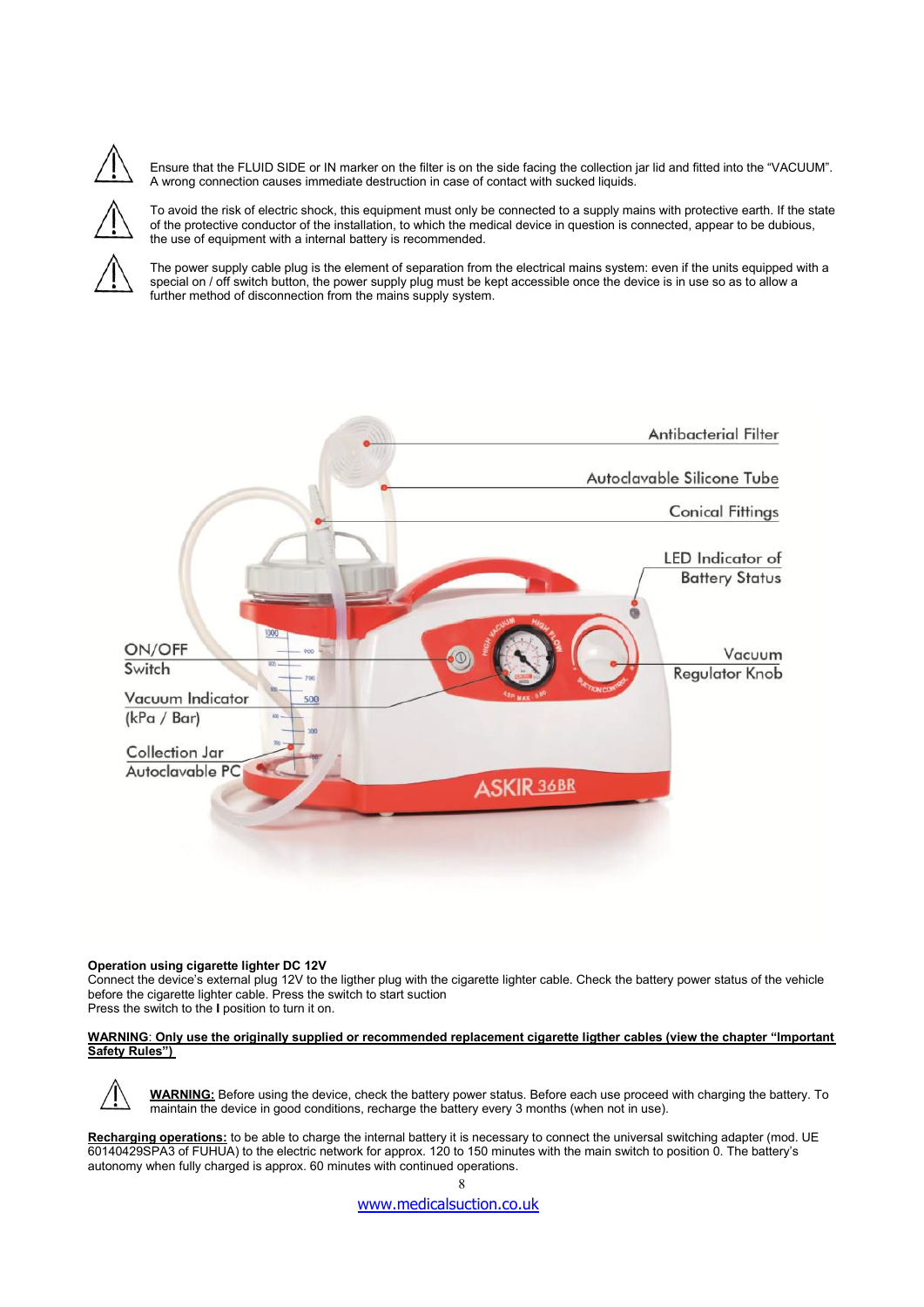# **TAB. I – INDICATOR LIGHTS DURING OPERATIONS**

When an external power supply (regardless of the state of the battery charger) and when the device is working (after having turned it on), the LED stays in a FIXED GREEN position.

| <b>LED Signal</b>  | <b>Phase</b>                                                  | <b>Problem / Cause</b>       | <b>Solution</b>                                                                                                                                                                                                                    |
|--------------------|---------------------------------------------------------------|------------------------------|------------------------------------------------------------------------------------------------------------------------------------------------------------------------------------------------------------------------------------|
| Flashing Green Led | During rechanrge                                              | Battery recharge running     | Wait                                                                                                                                                                                                                               |
| Steady Greed Led   | During recharge                                               | Recharging cycle<br>complete | Remove power supply                                                                                                                                                                                                                |
| Steady Red Led     | During battery<br>operation                                   | Flat battery                 | Start recharging cycle<br><b>WARNING:</b> During this signal, you will hear a long,<br>continuous beep (duration of sound 0.8 sec / sound<br>frequency: every 8.5 sec, which notifies the user<br>regarding the battery discharge. |
| Flashing Red Led   | Device automatically<br>turns off when the<br>battery is flat | Battery completely flat      | When the device is restarted the LED will flash red:<br>begin the battery recharge cycle immediately                                                                                                                               |
| Steady Orange Led  | During battery<br>operation                                   | Intermediate status          | Guaranteed battery function / Recharge when the red<br>LED signal comes on.                                                                                                                                                        |



# **NEVER USE THE DEVICE WITHOUT JAR AND / OR PROTECTION FILTER**

#### **RISK OF ELECTROMAGNETIC INTERFERENCE AND POSSIBLE REMEDIES**

This section contains information regarding the conformity of the compliance with the EN 60601-1-2 Standard. The ASKIR 36BR surgical aspirator is an electro-medical device that requires particular precautions regarding electro-magnetic compatibility and which mustbe installed and commissioned according to the electro-magnetic compatibility information supplied. Portable and mobile radio communication devices (mobile phones, transceivers, etc.) may interfere with the medical device and should not be used in close proximity with, adjacent to or on top of the medical device. If such use is necessary and unavoidable, special precautions should be taken so that the electro-medical device functions properly in its intended operating configuration (for example, constantly and visually checking for the absence of anomalies or malfunctions).

The use of accessories, transducers and cables different to those specified, with the exception of transducers and cables sold by the appliance and system manufacturer as spare parts, can lead to an increase in emissions or in a decrease of the immunity of the device or system. The following tables supply information regarding the EMC (Electromagnetic Compatibility) characteristics of the electromedical device.

| Guidance and manufacturer's declaration - electromagnetic Emissions                                                 |            |                                                                                                                                                                                                                   |  |  |
|---------------------------------------------------------------------------------------------------------------------|------------|-------------------------------------------------------------------------------------------------------------------------------------------------------------------------------------------------------------------|--|--|
| The surgical aspirator ASKIR 36BR is intended for use in the electromagnetic environment specified below.           |            |                                                                                                                                                                                                                   |  |  |
| The customers or the user of the surgical aspirator ASKIR 36BR should assure that it's used in such an environment. |            |                                                                                                                                                                                                                   |  |  |
| <b>Emissions test</b>                                                                                               | Compliance | Electromagnetic environment - quidance                                                                                                                                                                            |  |  |
| Irradiated / Conducted emissions<br>CISPR <sub>11</sub>                                                             | Group 1    | The surgical aspirator ASKIR 36BR only used RF energy only for its<br>internal functioning. Therefore, its RF emissions are very low and<br>are not cause interference in proximity of any Electronic appliances. |  |  |
| Irradiated / Conducted emissions<br>CISPR <sub>11</sub>                                                             | Class [B]  | The surgical aspirator ASKIR 36BR can be used in all<br>environments, including domestic and those connected directly to                                                                                          |  |  |
| Harmonic emissions EN 61000-3-2                                                                                     | Class [A]  | the public mains distribution that supplies power to environments<br>used for domestic scopes.                                                                                                                    |  |  |
| Voltage fluctuations / flicker<br>emissions<br>EN 61000-3-3                                                         | Complies   |                                                                                                                                                                                                                   |  |  |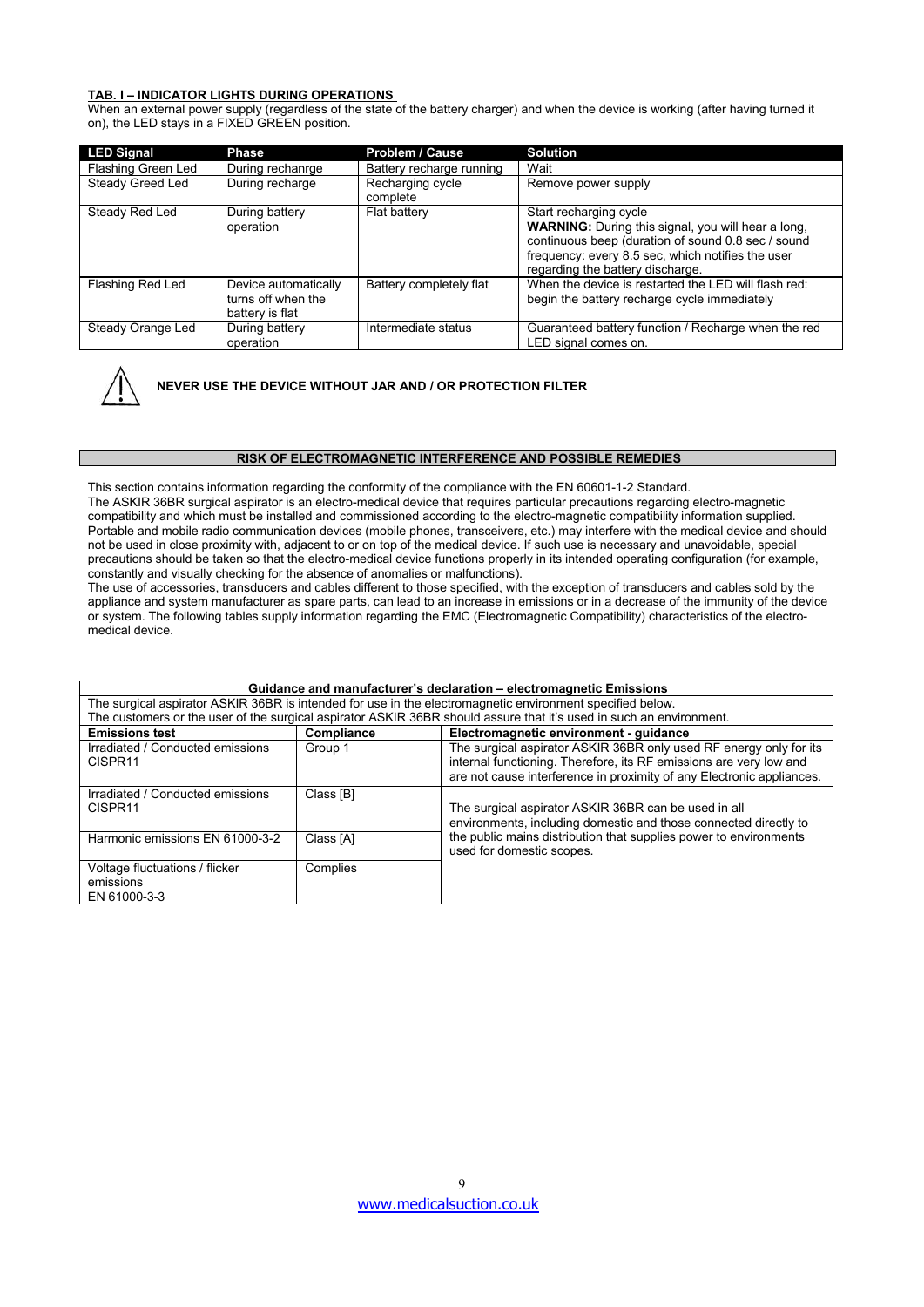|                                                                                                                                                                                                                                                                                                                                               |                                                                                                                                                       |                                        | Guidance and manufacturer's declaration - Immunity Emissions                                                                                                                                                                                |
|-----------------------------------------------------------------------------------------------------------------------------------------------------------------------------------------------------------------------------------------------------------------------------------------------------------------------------------------------|-------------------------------------------------------------------------------------------------------------------------------------------------------|----------------------------------------|---------------------------------------------------------------------------------------------------------------------------------------------------------------------------------------------------------------------------------------------|
| The surgical aspirator ASKIR 36BR is intended for use in the electromagnetic environment specified below.                                                                                                                                                                                                                                     |                                                                                                                                                       |                                        |                                                                                                                                                                                                                                             |
|                                                                                                                                                                                                                                                                                                                                               |                                                                                                                                                       |                                        | The customers or the user of the surgical aspirator ASKIR 36BR should assure that it's used in such an environment.                                                                                                                         |
| <b>Immunity Test</b>                                                                                                                                                                                                                                                                                                                          | Level indicated by<br>the<br>EN 60601-1-2                                                                                                             | <b>Compliance Level</b>                | Electromagnetic environment - guidance                                                                                                                                                                                                      |
| Electrostatic<br>discharge (ESD)<br>IEC/EN 61000-4-2                                                                                                                                                                                                                                                                                          | $± 6kV$ on contact<br>$± 8kV$ in air                                                                                                                  | The device doesn't<br>change its state | Floors should be wood, conceret or ceramic tile. If floors are<br>covered with synthetic material, the relative humidity should<br>be at least 30%.                                                                                         |
| Electrical fast<br>transient / burst<br>EN 61000-4-4                                                                                                                                                                                                                                                                                          | $±$ 2kV power supply<br>lines<br>$±$ 1kV for input /<br>output lines                                                                                  | The device doesn't<br>change its state | Mains power quality should be that of a typical commercial<br>environment or hospital.                                                                                                                                                      |
| Surge<br>EN 61000-4-5                                                                                                                                                                                                                                                                                                                         | ± 1kV differential<br>mode                                                                                                                            | The device doesn't<br>change its state | Mains power quality should be that of a typical commercial<br>environment or hospital.                                                                                                                                                      |
| Loss of voltage, brief<br>voltage interruptions<br>and variations<br>EN 61000-4-11                                                                                                                                                                                                                                                            | 5% UT (>95% dip UT)<br>for 0.5 cycle<br>40%UT (>60% dip<br>UT) for 5 cycle<br>70%UT (>30% dip<br>UT) for 25 cycle<br><5%UT (>95% dip<br>UT) for 5 sec |                                        | Mains power quality should be that of a typical commercial<br>environment or hospital If the user of the surgical aspirator<br>ASKIR 36BR request that the appliance operates<br>continuously, the use of a continuity unit is recommended. |
| Magnetic field<br>EN 61000-4-8<br>$\mathbf{r}$ , $\mathbf{r}$ , $\mathbf{r}$ , $\mathbf{r}$ , $\mathbf{r}$ , $\mathbf{r}$ , $\mathbf{r}$ , $\mathbf{r}$ , $\mathbf{r}$ , $\mathbf{r}$ , $\mathbf{r}$ , $\mathbf{r}$ , $\mathbf{r}$ , $\mathbf{r}$ , $\mathbf{r}$ , $\mathbf{r}$ , $\mathbf{r}$ , $\mathbf{r}$ , $\mathbf{r}$ , $\mathbf{r}$ , | 3A/m<br>$\sim$ $\sim$ $\sim$ $\sim$                                                                                                                   | The device doesn't<br>change its state | The power frequency magnetic field should be measured in<br>the intended installation location to assure that it's<br>sufficiently low.                                                                                                     |

Nota UT is the value of the power supply voltage

| Guidance and manufacturer's declaration - Immunity Emissions |                                                                  |                         |                                                                                                                                                                                                                                                                                                                                                                                                                                                                                                                                                        |
|--------------------------------------------------------------|------------------------------------------------------------------|-------------------------|--------------------------------------------------------------------------------------------------------------------------------------------------------------------------------------------------------------------------------------------------------------------------------------------------------------------------------------------------------------------------------------------------------------------------------------------------------------------------------------------------------------------------------------------------------|
|                                                              |                                                                  |                         | The surgical aspirator ASKIR 36BR is intended for use in the electromagnetic environment specified below.                                                                                                                                                                                                                                                                                                                                                                                                                                              |
|                                                              |                                                                  |                         | The customers or the user of the surgical aspirator ASKIR 36BR should assure that it's used in such an environment.                                                                                                                                                                                                                                                                                                                                                                                                                                    |
| <b>Immunity Test</b>                                         | Level indicated by                                               | <b>Compliance Level</b> | Electromagnetic environment - guidance                                                                                                                                                                                                                                                                                                                                                                                                                                                                                                                 |
|                                                              | the<br>EN 60601-1-2                                              |                         |                                                                                                                                                                                                                                                                                                                                                                                                                                                                                                                                                        |
| Conducted Immunity<br>EN 61000-4-6                           | ±3Vrms 150kHz to<br>80Mhz (for non<br>lifesupporting<br>devices) | $V1 = 3 V$ rms          | The portable and mobile RF communication devices,<br>including cables, must not be used closer to the ASKIR<br>36BR device, than the separation distance calculated by the<br>equation applicable to the transmitter frequency.                                                                                                                                                                                                                                                                                                                        |
| Radiated Immunity<br>EN 61000-4-3                            | 3V/m 80MHz to<br>2.5GHz (for non<br>lifesupporting<br>devices)   | $E1 = 3 V/m$            | Recommended separation distance<br>$d = [3.5 / V1] P$<br>$d = [12 / E1] P$ from 80 MHz to 800MHz<br>$d = [23 / E1]$ P from 800 MHz to 2.5 GHz<br>Where P is the maximum nominal output voltage of the<br>transmitter in Watt (W) depending on the manufacturer of<br>the transmitter and the recommended separation distance<br>in metres (m). The intensity of the field from the fixed RF<br>transmitters, as determined by an electro-magnetic study<br>of the site), could be lower than the level of conformity of<br>each frequency interval b). |

Note 1: At 80 MHz and 800 MHz the interval with the highest frequency is applied

Note 2: These guide lines may not be applicable in all situations. The electro-magnetic propagation isinfluenced by the absorption and by reflection from buildings, objects and people.

a) The field intensity for fixed transmitters such as the base stations for radiotelephones (mobile and cordless) and terrestrial mobile radio, amateur radio devices, radio AM and FM transmitters and TV transmitters can not be theoretically and accurately foreseen. To establish an electro-magnetic environment generated by fixed RF transmitters, an electro-magnetic study of the site should be considered. If the field intensity measured in the place where the device will be used surpasses the above mentioned applicable level of conformity, the normal functioning of the device should be monitored. If abnormal performance arises, additional measures such as changing the device's direction or positioning may be necessary.

b) The field intensity on an interval frequency of 150 kHz to 80 MHz should be less than 3 V/m.